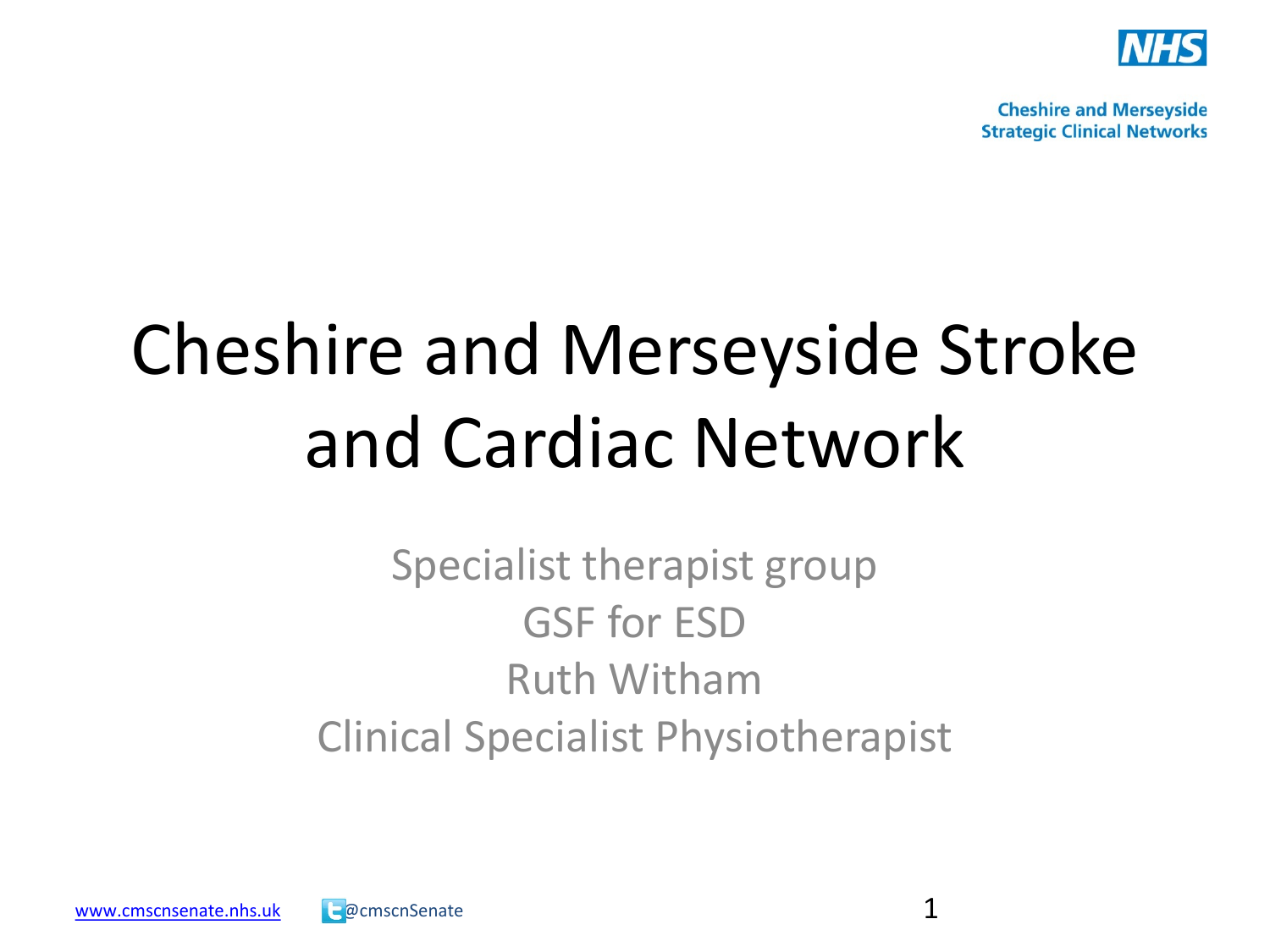

## **What Are We Working Towards?**

**Cheshire and Merseyside Strategic Clinical Networks** 

• 40% of stroke patients to access ESD services with specialist stroke rehab in their own surroundings which can:

> Reduce length of stay Reduce inappropriate readmission Reduce long term dependency Reduce overall cost

- Targets: improvements in data reporting (submitting to SSNAP)
- Agreeing a gold standard framework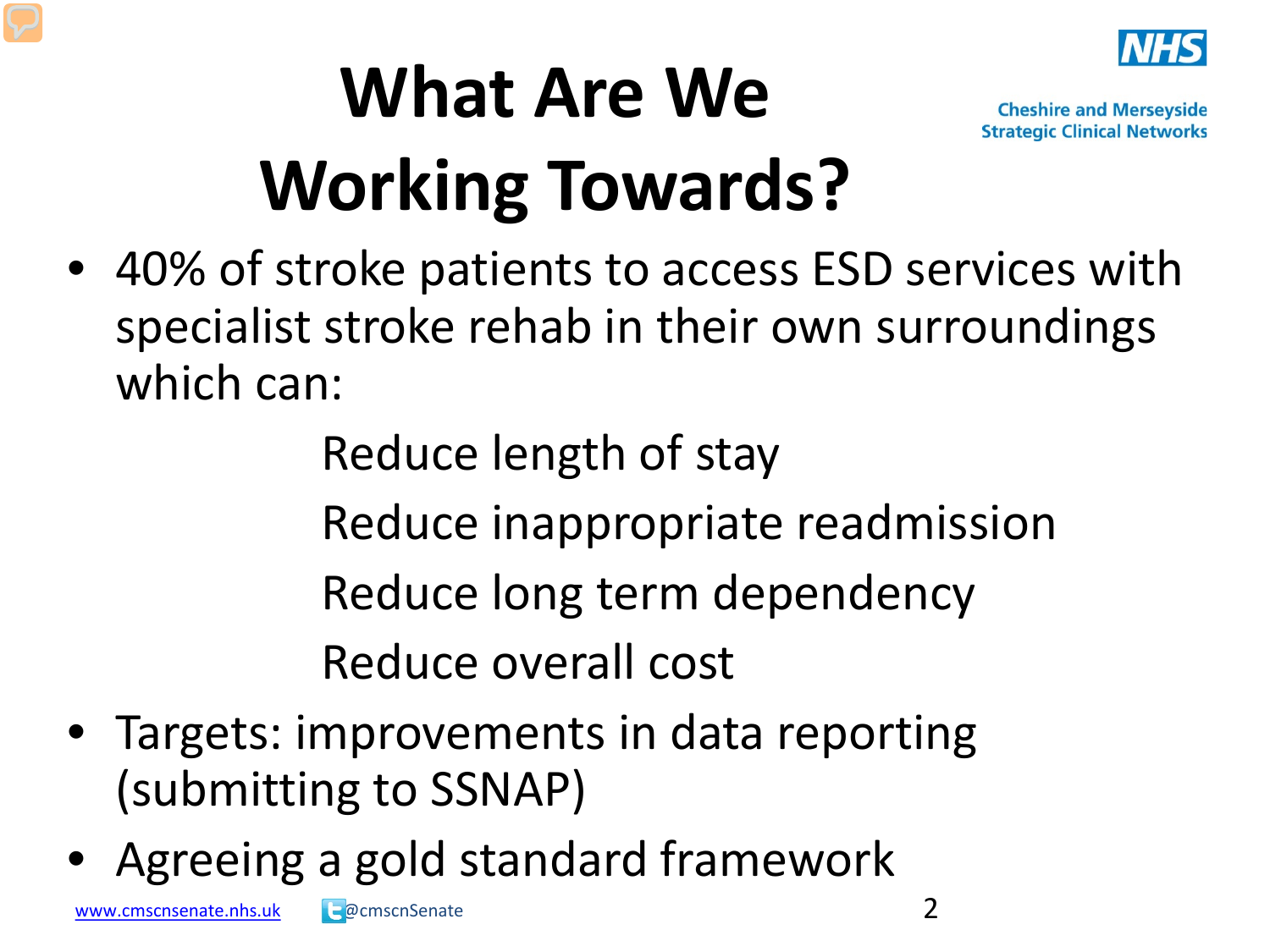

#### Aim of the Benchmarking Process<sub>Cheshire and Merseyside</sub> **& Development of ESD GSF**

It was recognised in the region that there was a huge difference in the format of existing ESD services and gaps in provision for some CCGs



#### Discharged with stroke skilled ESD team

Patient-centred results at team level for Key Indicator 10.2A

Cheshire and Mersey SCN

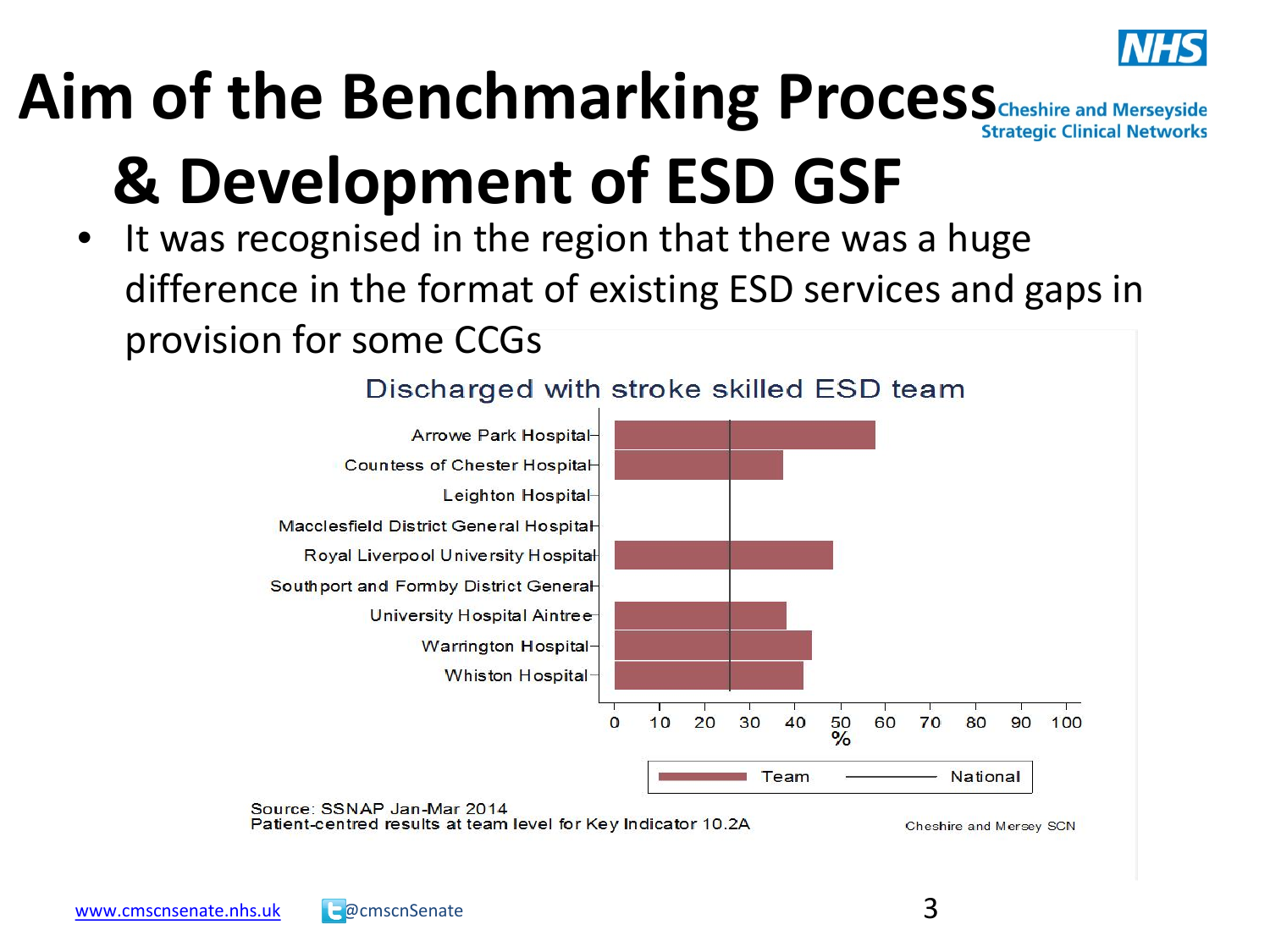|                               | Aintree<br>(ESD) | <b>CWP</b><br>(ESD)                 | 5BP/St Helens ** Knowsley ** Southport<br>& Halton<br>(ESD) | (ESD and<br>community)       | &<br><b>Ormskirk</b><br>(community<br>neuro only) | <b>RLBUHT</b><br>(ESD) | <b>Warrington &amp;</b><br><b>Halton</b><br>(ESD) | Wirral<br>(ESD) |
|-------------------------------|------------------|-------------------------------------|-------------------------------------------------------------|------------------------------|---------------------------------------------------|------------------------|---------------------------------------------------|-----------------|
| <b>Population served</b>      | 250366           | 242764                              | 186743                                                      | 149108                       | 119080                                            | 195355                 | 125700                                            | 320295          |
|                               |                  |                                     |                                                             | No defined                   | No defined                                        |                        |                                                   |                 |
| <b>Pathway length</b>         | 12 wks           | 6 wks                               | 6-8 wks                                                     | limit                        | limit                                             | 6 months               | 3-6 wks                                           | 12 wks          |
| <b>Number of referrals</b>    |                  |                                     |                                                             | 250<br>(approx. 72<br>on ESD |                                                   |                        |                                                   |                 |
| per year                      | 264              | 184                                 | 154                                                         | pathway)                     |                                                   |                        | 180                                               | 324             |
| <b>Band 5 Physio</b>          |                  |                                     | $\mathbf{1}$                                                |                              |                                                   |                        |                                                   |                 |
| <b>Band 6 Physio</b>          | $1.5\,$          |                                     | $\mathbf 1$                                                 | $\mathbf 1$                  | (1)                                               | 1.5                    | $1.5\,$                                           | $\mathbf{1}$    |
| <b>Band 7 Physio</b>          |                  | 1.5                                 |                                                             | $\mathbf{1}$                 | (1)                                               | $\mathbf{1}$           |                                                   | 0.5             |
| Band 6 OT                     | 0.68             | $\mathbf{1}$                        |                                                             | $\mathbf{1}$                 | (0.64)                                            | 1.5                    | 0.5                                               | 1.6             |
| <b>Band 7 OT</b>              | $\mathbf{1}$     |                                     | 0.6                                                         | $\mathbf{1}$                 | (1.19)                                            | $\mathbf{1}$           | $\mathbf{1}$                                      | $\mathbf{1}$    |
| <b>Band 5 SALT</b>            |                  |                                     |                                                             |                              |                                                   | $\ast$                 |                                                   | $\ast$          |
| <b>Band 6 SALT</b>            | $\mathbf{1}$     |                                     | 0.5                                                         | 0.4                          | $\ast$                                            | $\ast$                 |                                                   | $\ast$          |
| <b>Band 7 SALT</b>            |                  | 0.5                                 |                                                             |                              | $\ast$                                            | $\ast$                 |                                                   | $\ast$          |
| <b>Band 6 Dietitian</b>       | 0.5              |                                     |                                                             |                              |                                                   | $\ast$                 |                                                   |                 |
| <b>Band 7 Dietitian</b>       |                  |                                     |                                                             |                              |                                                   | $\ast$                 |                                                   |                 |
| <b>Social Worker</b>          |                  |                                     |                                                             | $\mathbf{1}$                 |                                                   |                        |                                                   |                 |
| <b>Band 5 Nurse</b>           |                  |                                     |                                                             | 0.2                          |                                                   |                        |                                                   |                 |
| <b>Band 6 Nurse</b>           |                  | $\mathbf{1}$                        |                                                             |                              |                                                   |                        | 0.5                                               |                 |
| <b>Band 7 Nurse</b>           |                  |                                     |                                                             |                              |                                                   | 0.8                    |                                                   |                 |
| <b>Band 3 Assistant</b>       | 3                | $\overline{2}$                      |                                                             |                              |                                                   |                        |                                                   | 1.8             |
| <b>Band 4 Assistant</b>       |                  | $\mathbf{1}$                        | $\mathbf{1}$                                                | 3                            | $\ast$                                            | $\overline{4}$         | $\ast$                                            | $\mathbf{1}$    |
| <b>Support from</b>           |                  |                                     |                                                             |                              |                                                   |                        |                                                   |                 |
| consultant at MDT<br>meetings |                  |                                     |                                                             |                              |                                                   | Υ                      |                                                   | Υ               |
| <b>Other</b>                  |                  | <b>Rotational OT</b><br>and tem co- |                                                             |                              |                                                   |                        |                                                   |                 |
|                               |                  | ordinator                           |                                                             |                              |                                                   |                        | 4                                                 |                 |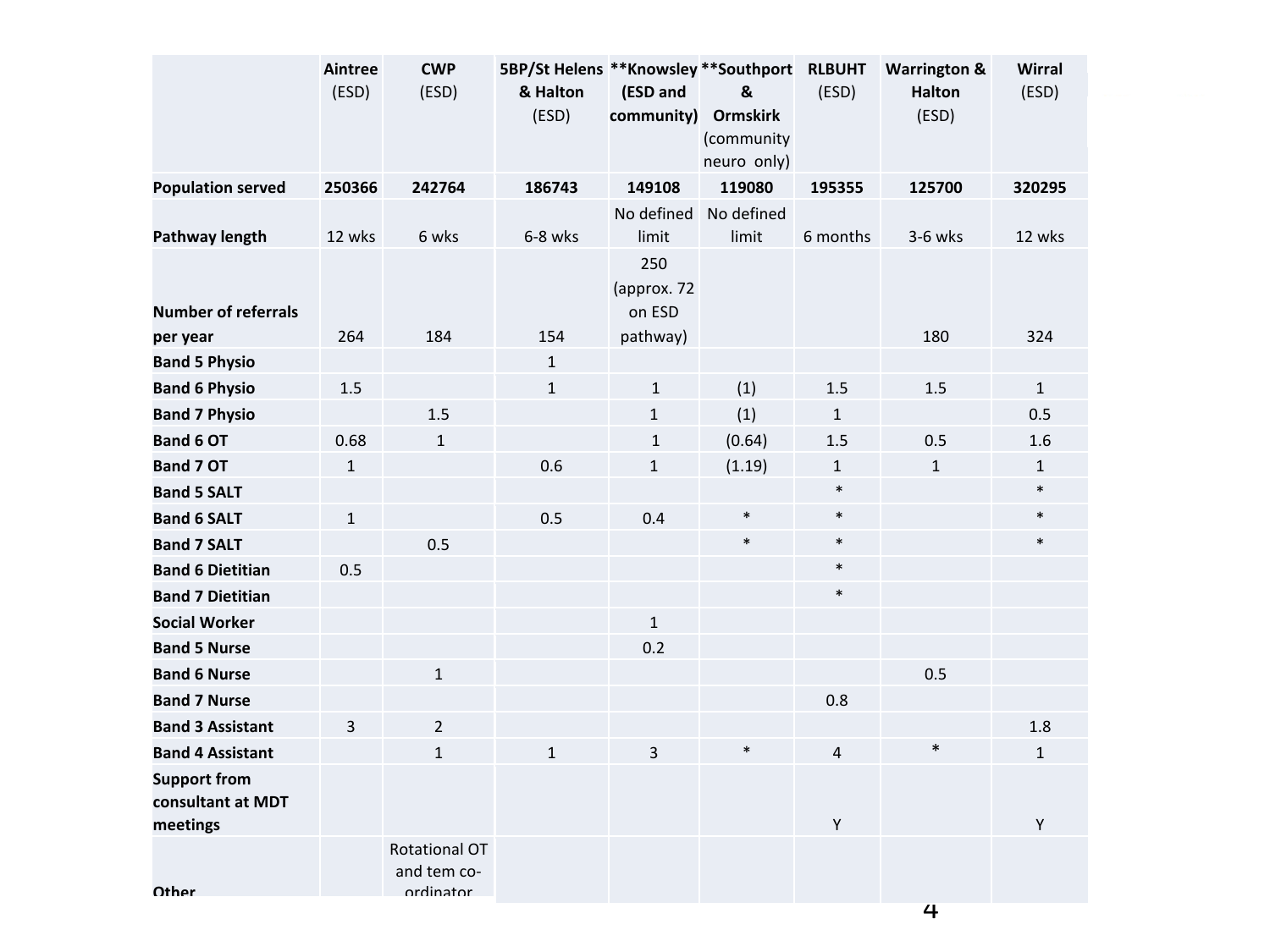|                                        | Role       | <b>Referrals per</b><br>year | Recommended<br>staffing levels<br>(wte) based on<br>consensus<br>document (2010)<br>for a five day<br>service | <b>Actual staffing</b><br>levels  | <b>Time over</b><br>which patients<br>can access the<br>service |
|----------------------------------------|------------|------------------------------|---------------------------------------------------------------------------------------------------------------|-----------------------------------|-----------------------------------------------------------------|
| Aintree/South<br><b>Sefton</b>         | Physio     | 264                          | 2.64                                                                                                          | 1.5                               | 12 weeks                                                        |
|                                        | <b>OT</b>  |                              | 2.64                                                                                                          | 1.68                              |                                                                 |
|                                        | <b>SLT</b> |                              | 1.32                                                                                                          | $\mathbf{1}$                      |                                                                 |
| <b>CWP</b>                             | Physio     | 184                          | 1.84                                                                                                          | 1.5                               | 6 weeks                                                         |
|                                        | <b>OT</b>  |                              | 1.84                                                                                                          | $\mathbf{1}$                      |                                                                 |
|                                        | <b>SLT</b> |                              | 0.92                                                                                                          | 0.5                               |                                                                 |
| <b>5BP/St Helens</b><br>and Halton     | Physio     | 154                          | 1.54                                                                                                          | 2                                 | 6-8 weeks                                                       |
|                                        | <b>OT</b>  |                              | 1.54                                                                                                          | 0.6                               |                                                                 |
|                                        | <b>SLT</b> |                              | 0.77                                                                                                          | 0.5                               |                                                                 |
| <b>*Knowsley</b>                       | Physio     | 250                          | 2.5                                                                                                           | $\overline{\mathbf{2}}$           | No defined limit                                                |
| ? delete                               | <b>OT</b>  |                              | 2.5                                                                                                           | $\overline{2}$                    |                                                                 |
|                                        | <b>SLT</b> |                              | 1.25                                                                                                          | 0.5                               |                                                                 |
| <b>RLBUHT</b>                          | Physio     |                              |                                                                                                               |                                   | 6 months                                                        |
|                                        | <b>OT</b>  |                              |                                                                                                               |                                   |                                                                 |
|                                        | <b>SLT</b> |                              |                                                                                                               |                                   |                                                                 |
| <b>Warrington and</b><br><b>Halton</b> | Physio     | 180                          | 1.8                                                                                                           | 1.5                               | 3-6 weeks                                                       |
|                                        | <b>OT</b>  |                              | 1.8                                                                                                           | 1.5                               |                                                                 |
|                                        | <b>SLT</b> |                              | 0.9                                                                                                           | 0                                 |                                                                 |
| <b>Wirral</b>                          | Physio     | 324                          | 3.24                                                                                                          | 1.5                               | 12 weeks                                                        |
|                                        | <b>OT</b>  |                              | 3.24                                                                                                          | 2.6                               |                                                                 |
|                                        | <b>SLT</b> |                              | 1.62                                                                                                          | SLT input not<br>allocated in wte |                                                                 |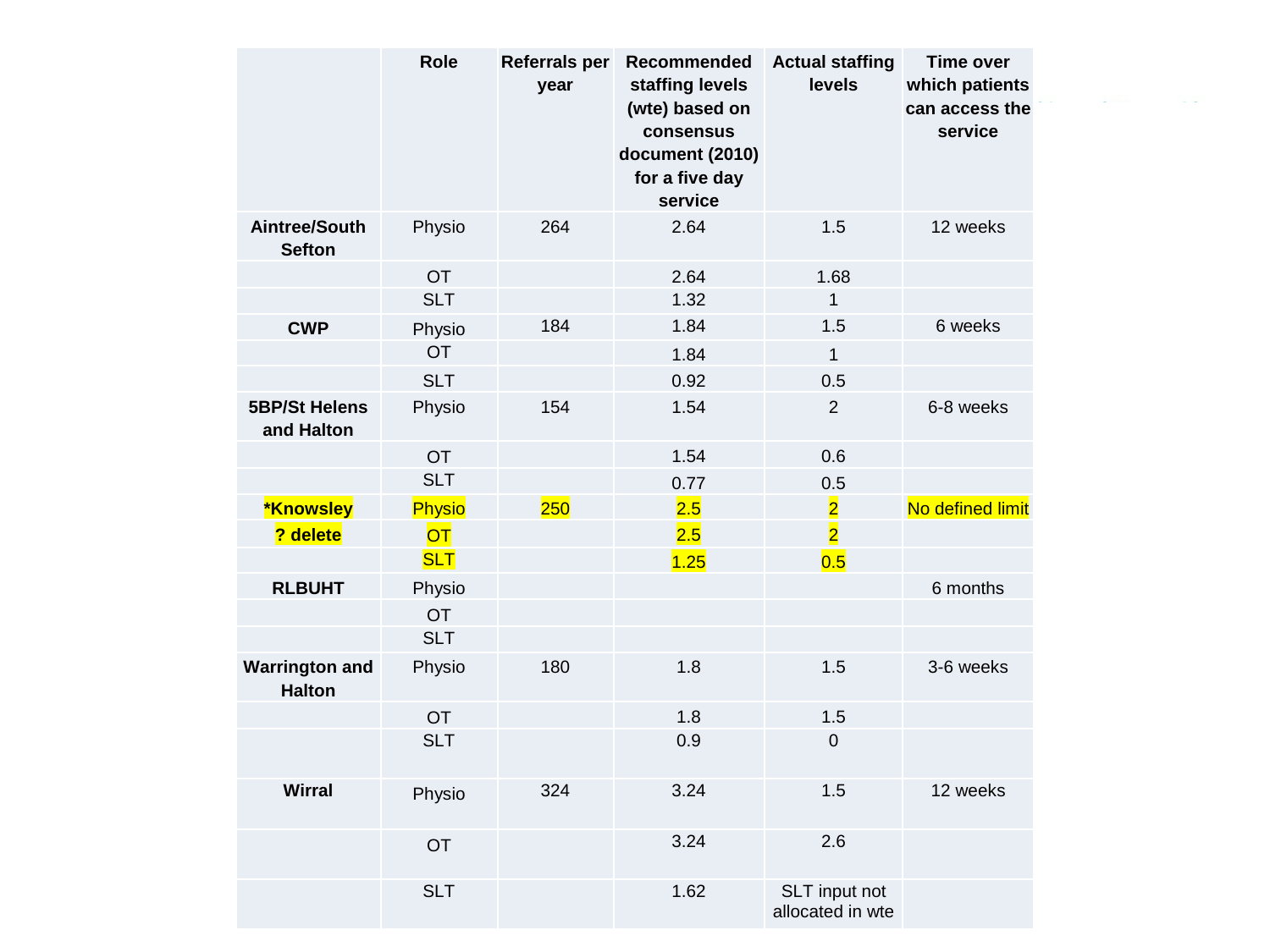

## **Common Themes from Benchmarking Exercise**

- Variation in length of service from 6 weeks to 6 months (dependant on community provision)
- Variation in number of referrals dependant on availability of longer term community services.
- No service had the recommended level of staff particularly in SALT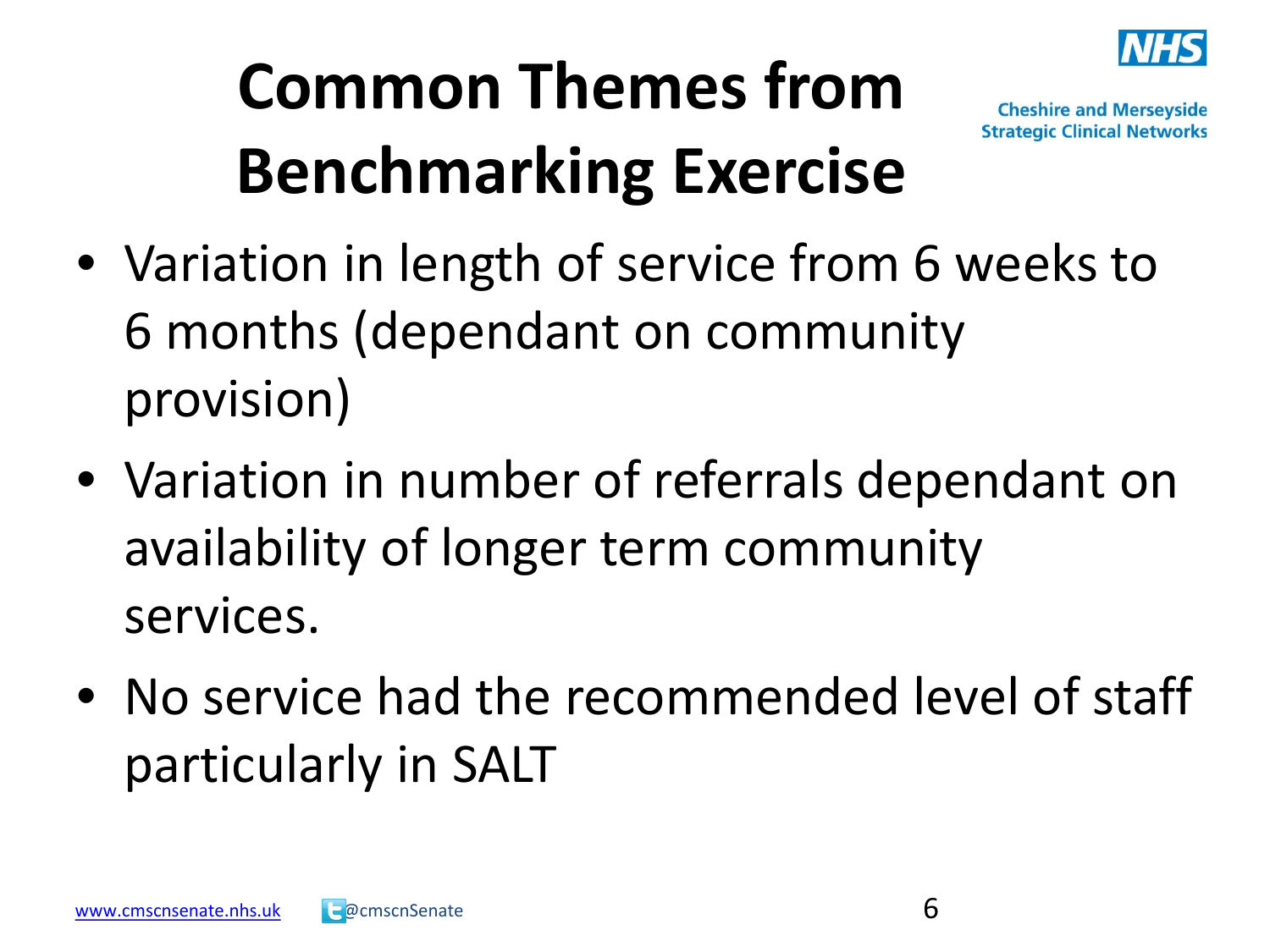# **GSF for ESD**



- Specialist therapy group decided to try and gain some consensus around 'what makes an excellent ESD SERVICE'
- Needed to recognise the variation in ESD services around the region and the reasons for this ie services influenced by the whole pathway
- Used existing evidence base. Direct liaison with Dr Rebecca Fisher (University of Nottingham, CLAHRC)
- National guidelines (Stroke Strategy, RCP guidelines)
- National & International research evidence (Langhorne, ESD consensus document)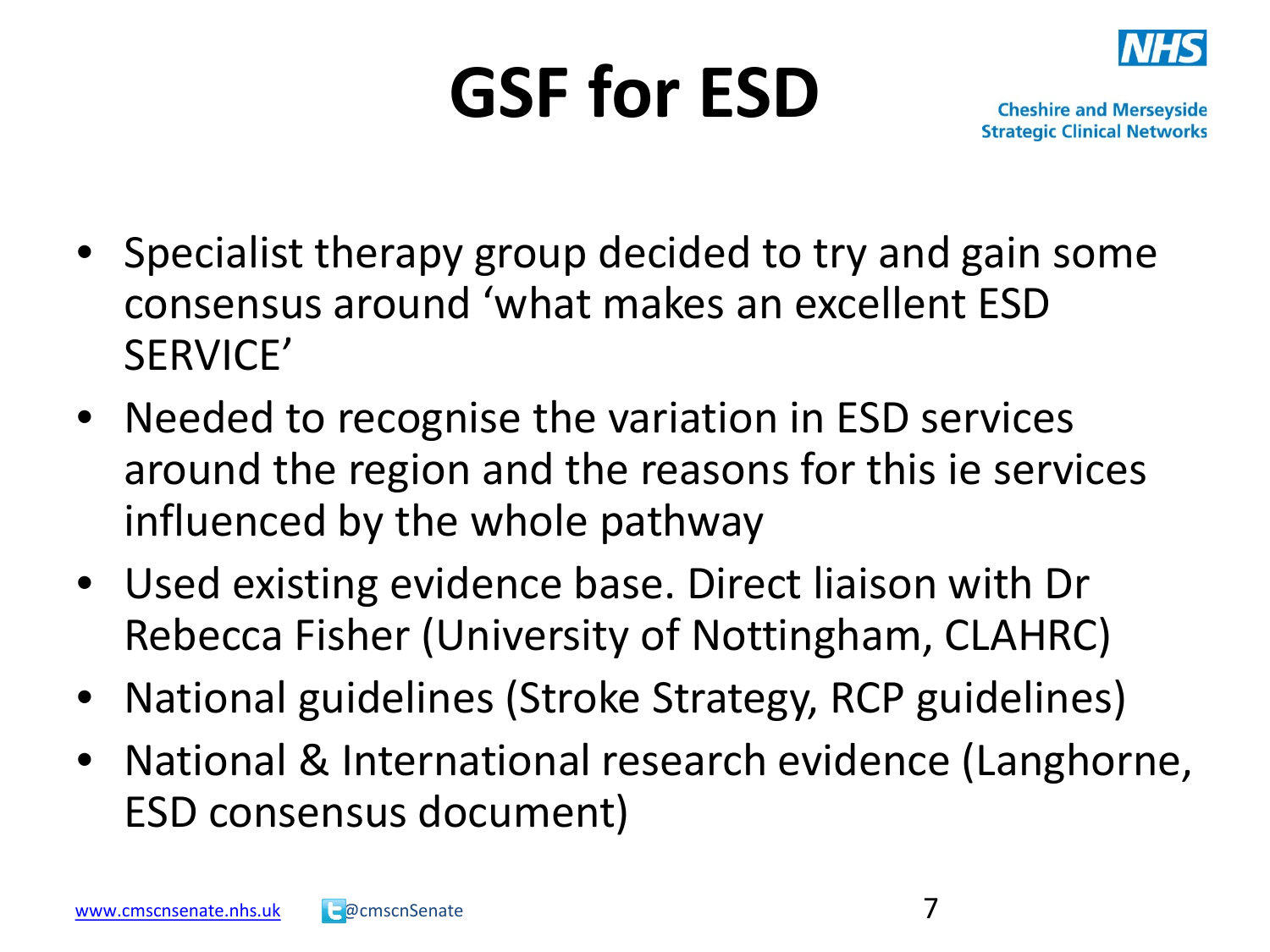

## **Models of Service Delivery**

- Local consideration should be given to how ESD fits within the entire pathway, therefore models may vary, but all should provide same level of quality.
- Inreach vs Outreach.
- Access to 7 day service.
- Referral Criteria.
- Length of Pathway.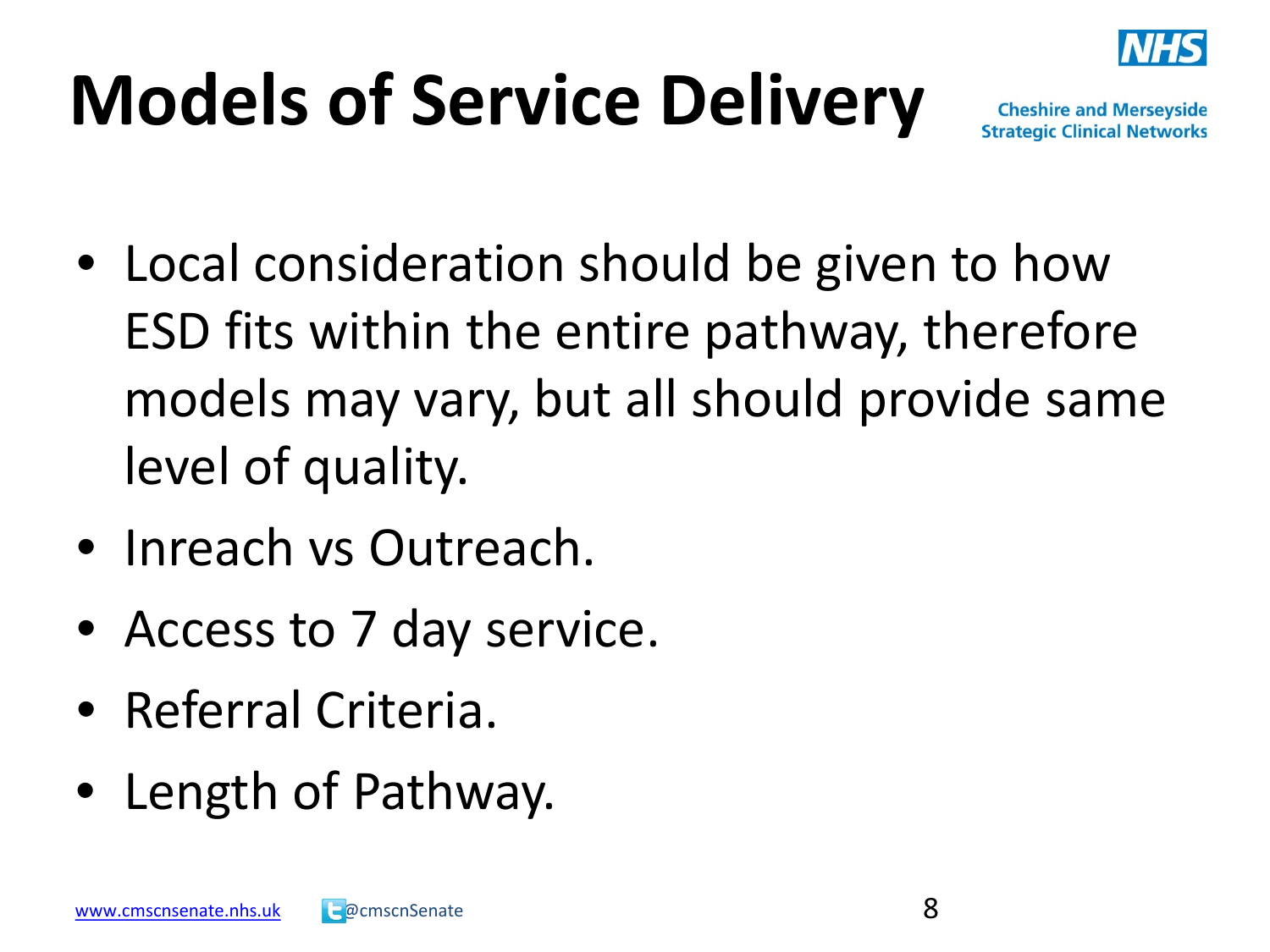## **Measuring Quality, Performance and Outcomes**



- Collection for SSNAP.
- Minimum 40% supported on ESD pathway.
- Reduction/maintenance of LOS.
- Visit at home within 24 hours.
- Goals agreed within 72 hours.
- 45 minutes of each relevant therapy.
- Patient satisfaction questionnaire.
- Functional outcome measures.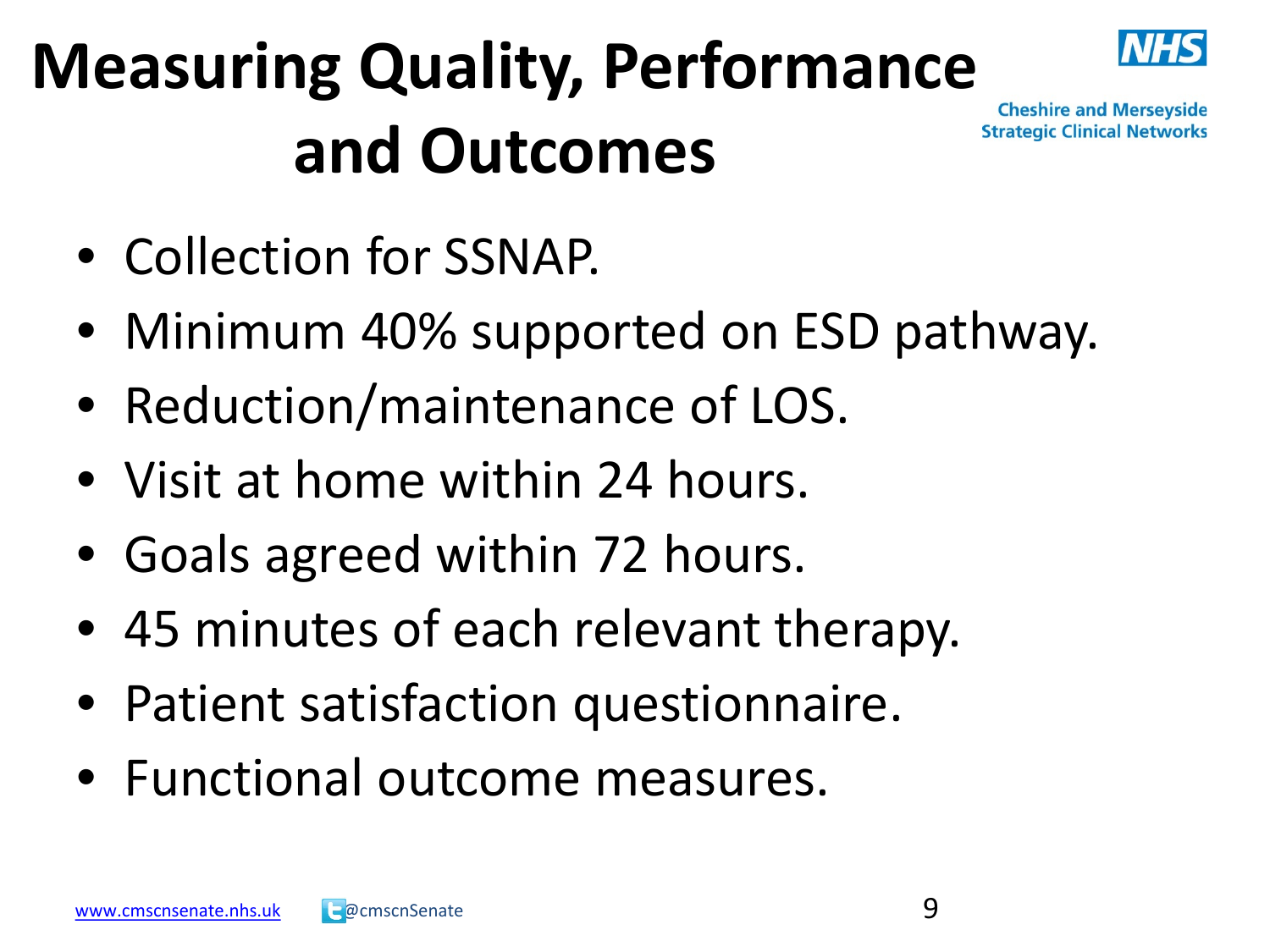

## **Benefits Of Producing the GSF**

- Benchmarking exercise allowed a gap analysis of ESD provision across CMSCN
- Informed local commissioning arrangements
- Since the GSF was completed and circulated
	- one CCG has commenced ESD,
	- one has extended its provision and invested in SALT
	- one is in discussions with its local acute trust about commissioning a new ESD service.
- If this happens there will be complete ESD Coverage across the network .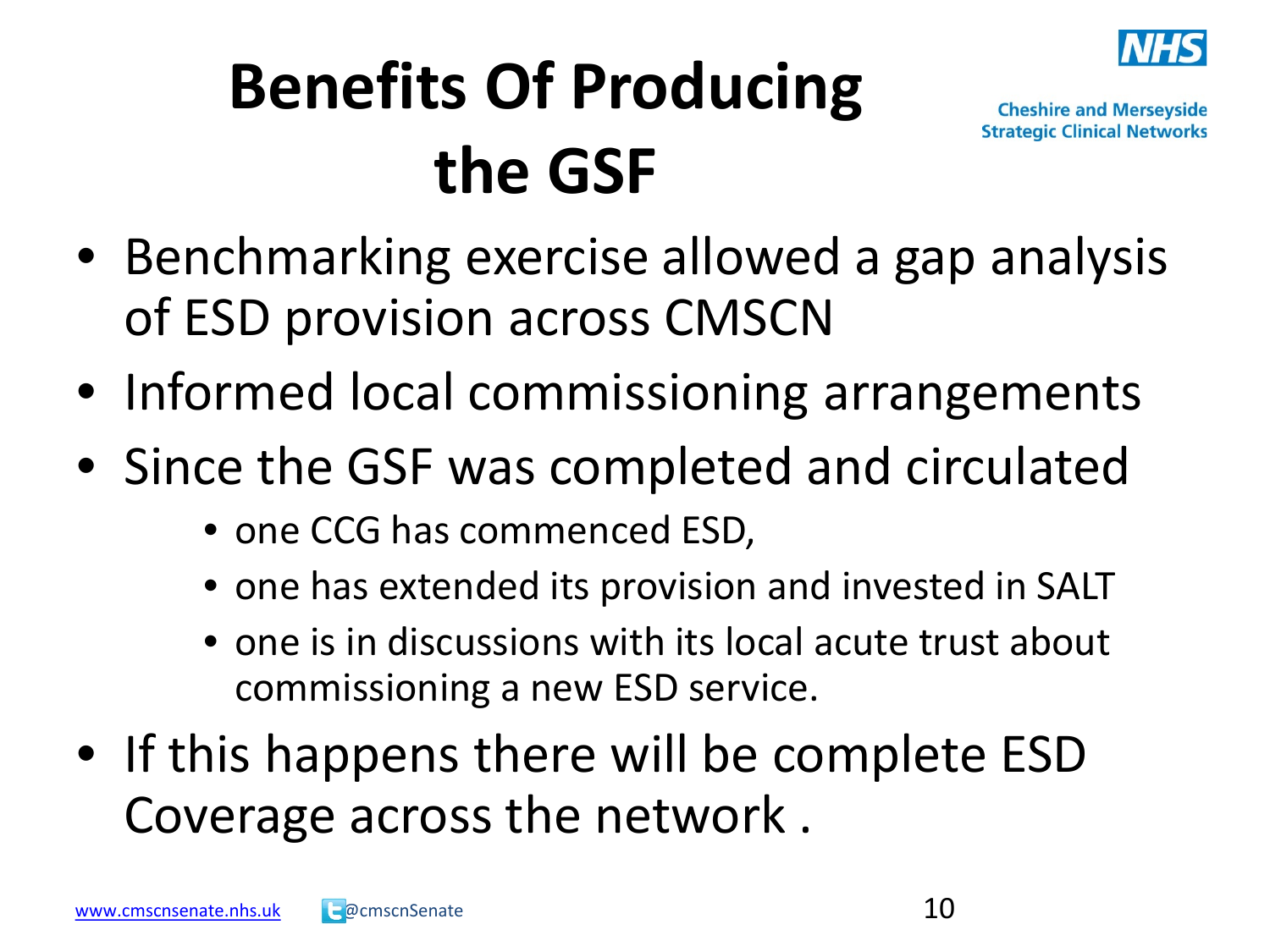

## **A Commissioners' Perspective on the GSF**

- Provides clear guidance and criteria re aims of ESD
- Access to ESD services (Referral criteria)
- Defines outcome measures in line with SSNAP
- Open about need for flexibility around local circumstances and geography
- Useful and practical resource to support the commissioning process
	- Not suggesting rigid one size fits all.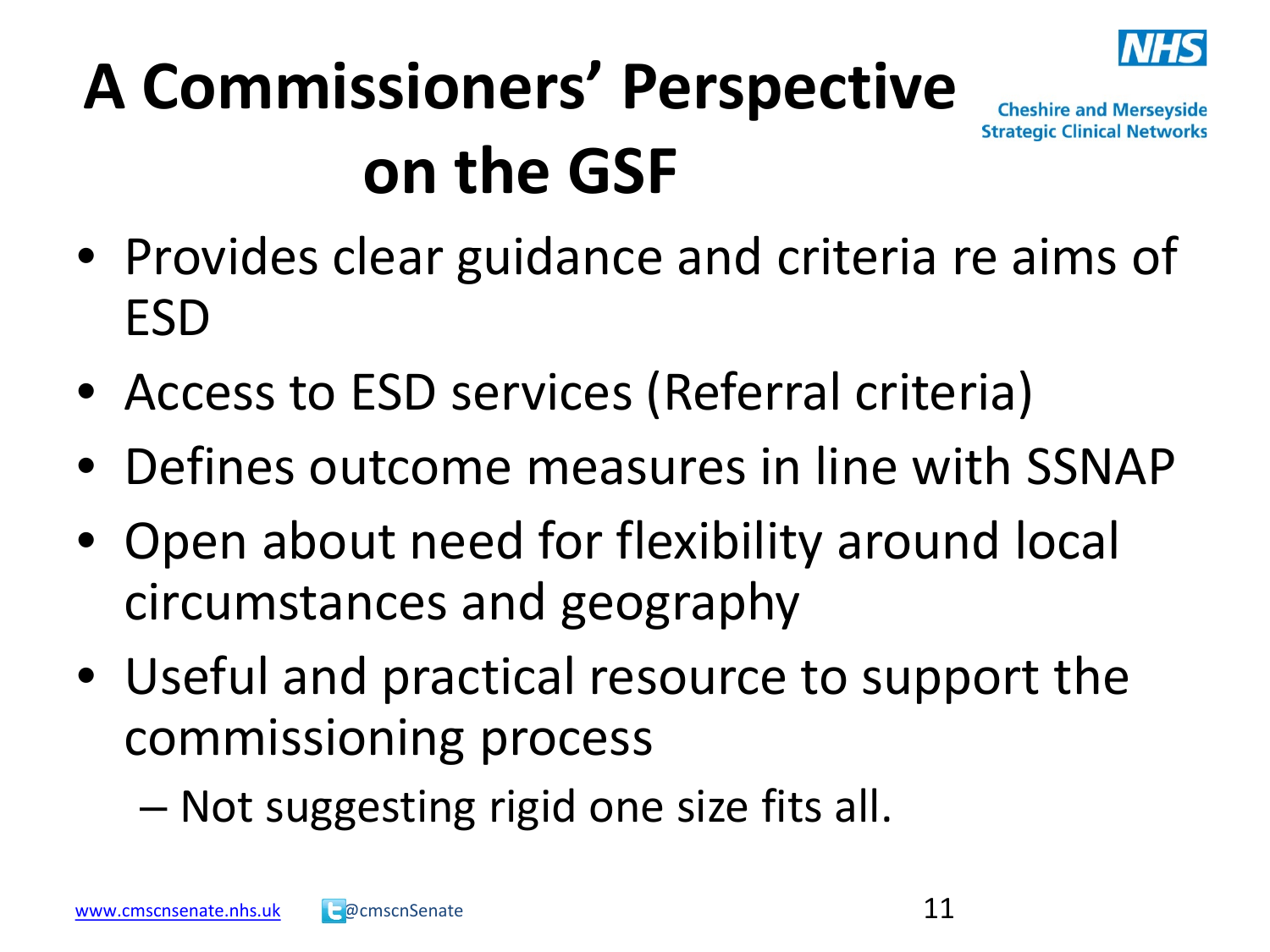

## **A Commissioners' Perspective on the GSF**

**Cheshire and Merseyside Strategic Clinical Networks** 

However…

- Need to consider whole pathway to ensure guidance used with other standards and outcomes.
- Need to ensure integrated with other local support services.
- Need to ensure smooth and appropriate transitions between services from a patient perspective.